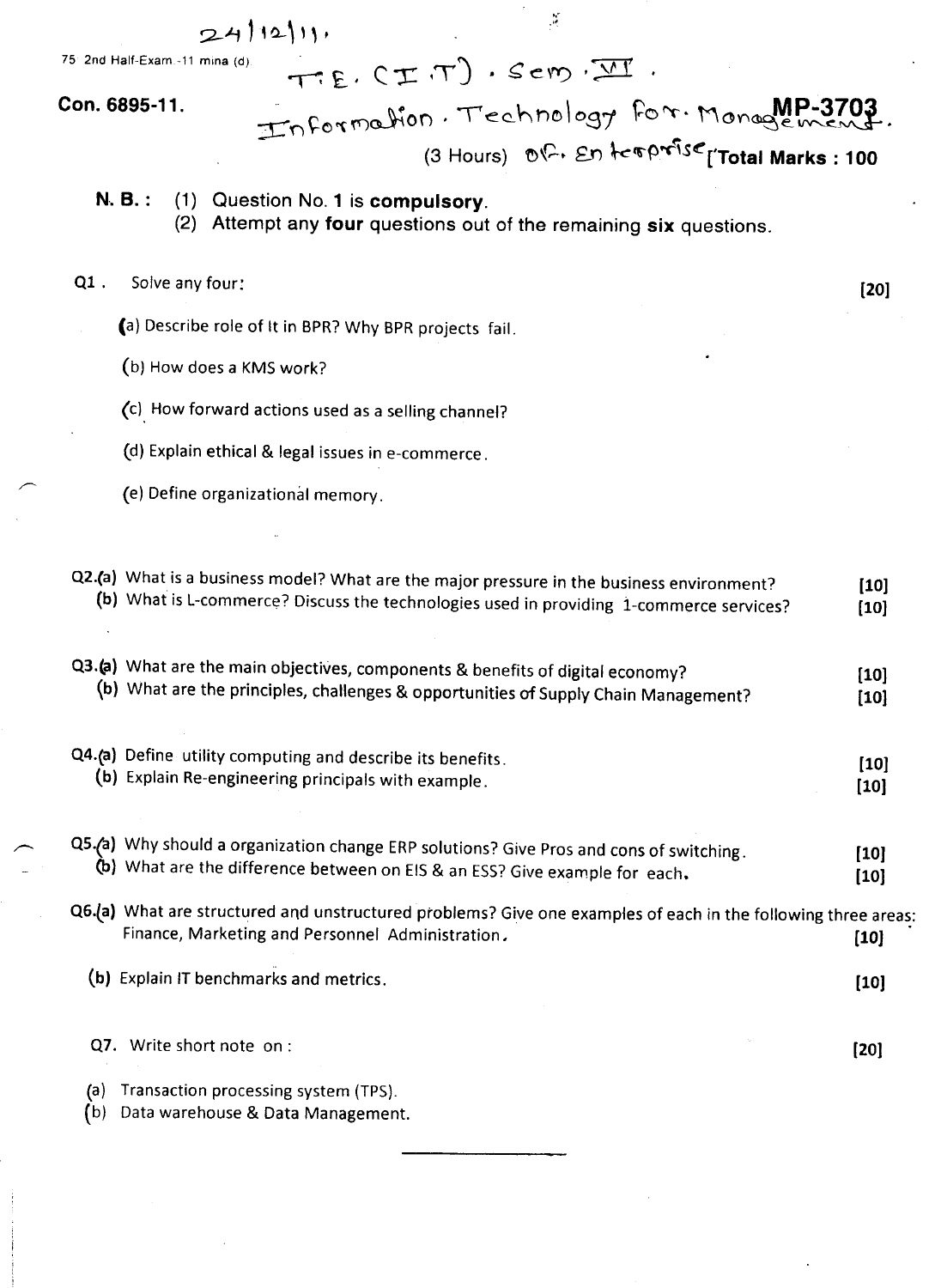

 $TT$  Sem- $\overline{V}$  (rey lo  $|12|$  2011

Con. 6376-11.

### MP-3692

### (REVISED COURSE)

(3 Hours)

**[Total Marks: 100** 

- N.B.: (1) Question No. 1 is compulsory.
	- (2) Attempt any four questions out of remaining six questions.
- 1. (a) Enlist and explain the steps require to perform cost estimation using COCOMO 10 model?
	- (b) Give a Software Requirement Specification (SRS) for developing a software 10 for Payroll Management System.
- 2. (a) Explain Software Configuration Management and Change Control Management 10 in detail.
	- (b) Explain CMM along with the level and activities with each level. 10
- 3. (a) Explain how Gantt-chart can be used for planning and controlling small projects 10 with example? What are the limitations of Gantt-chart ?
	- (b) Explain risk identification, risk projection, RMMM plan in detail. 10
- 4. (a) What do you understand by Quality Assurance? Explain the levels of Quality 10 Assurance.
	- (b) Explain Basic path testing and Cyclomatic complexity in detail. 10
- 5. (a) Compare conventional approach and object oriented approach to software 10 development? What are the advantages of OOAD ?
	- (b) What is feasible study? Explain its types, contents and purpose. 10
- 6. (a) Explain how project scheduling and tracking is done for a software development 10 project?
	- (b) Describe data flow and control flow diagram with suitable example. 10
- 7. Distinguish between :--- 20 (a) White Box and Black Box Testing
	- (b) Coupling and Cohesion
	- (c) RAD and Spiral Model
	- (d) FP Based and LCC Based Cost Estimation.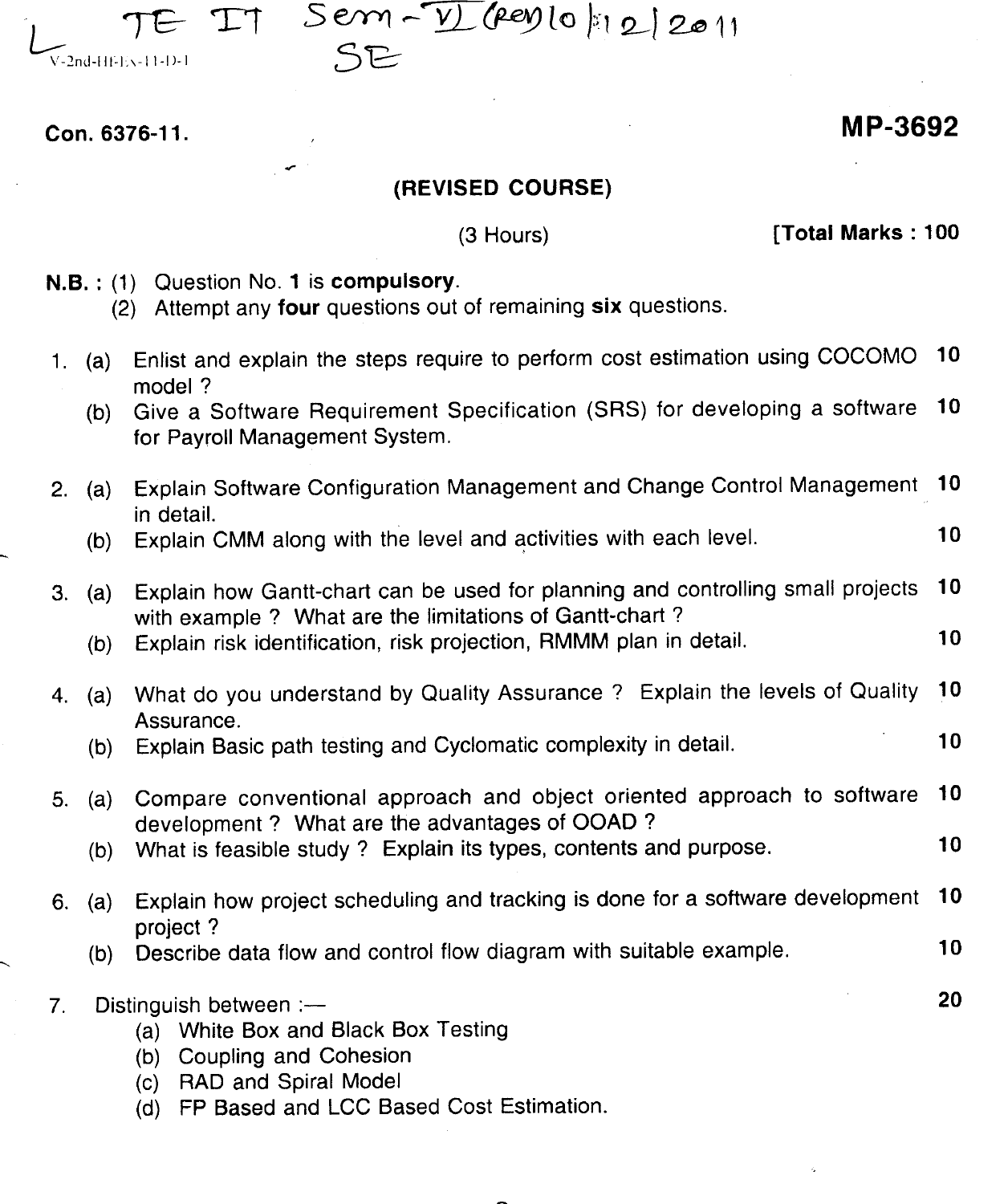$$
30|U||U = TEIT3Sem-TICR2
$$
  

50: 2nd Half-Exam.-11 mina (a).

Con. 6047-11.

# MP-3697

# (3 Hours)

# [Total Marks: 100

|    | $N. B.$ : | (1) Question No. 1 is compulsory.<br>Solve any four questions from Q. 2 to Q. 7.<br>(2)<br>Figures to the right indicate marks.<br>(3)                                                                                                                                                                                                                    |                       |
|----|-----------|-----------------------------------------------------------------------------------------------------------------------------------------------------------------------------------------------------------------------------------------------------------------------------------------------------------------------------------------------------------|-----------------------|
| 1. |           | (a) What is Firewall ? Describe the types of firewalls with their limitations.<br>(b) Explain denial of service attacks in networks.                                                                                                                                                                                                                      | 10 <sub>1</sub><br>10 |
| 2. |           | (a) Explain Risk Analysis in detail.<br>(b) Explain Digital Signature properly.                                                                                                                                                                                                                                                                           | 10 <sub>1</sub><br>10 |
| 3. |           | (a) Explain Secure E-mail with an example.<br>(b) Explain DES properly.                                                                                                                                                                                                                                                                                   | 10<br>10              |
| 4. |           | (a) Explain Kerberos system properly.<br>(b) Explain Hash function with an example.<br>(c) Explain RSA algorithm.                                                                                                                                                                                                                                         | 10<br>5<br>5          |
| 5. |           | (a) Explain different kinds of threats to information security. Elaborate on information<br>security goals.<br>(b) List and explain the contents of a security plan for administrative security.                                                                                                                                                          | 10<br>10              |
| 6. |           | (a) Give difference between Symmetric and Asymmetric Cryptography.<br>(b) Explain control of access to general objects in operating system.                                                                                                                                                                                                               | 10<br>10              |
| 7. |           | Write short notes on (any four) :-<br><b>Public Key Infrastructure</b><br>(a)<br><b>Advanced Encryption Standard (AES)</b><br>(b)<br>Types of malicious code<br>. (c)<br><b>Covert Channel</b><br>(d)<br>Non-malicious program errors<br>(e)<br><b>Intrusion Detection System</b><br>(f)<br>Distinguish between Vulnerabities, threat and control.<br>(g) | 20                    |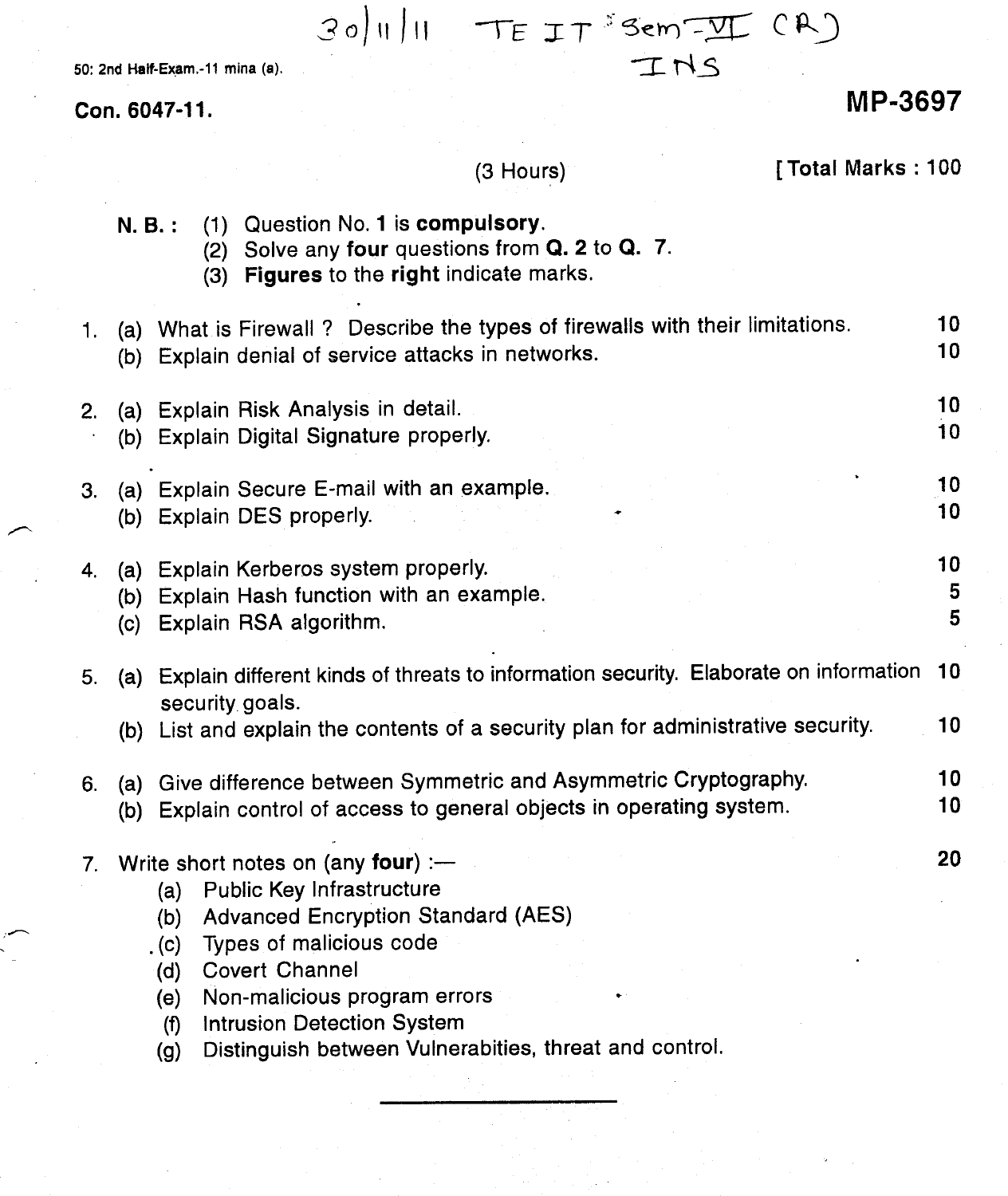TE IT sem II ( E IT sem <u>VI</u> (2)<br>Du terbuse Technologiel

Con. 6177-11.

10: 2nd Half-Exam -11 mina (c).

 $5112111$ 

### (3 Hours)

[Total Marks: 100

**MP-3706**

|       | $N. B.$ :     | (1) Question No. 1 is compulsory.<br>(2) Attempt any four questions out of the remaining six questions.                                                                                                                                                                                                                                                   |                         |
|-------|---------------|-----------------------------------------------------------------------------------------------------------------------------------------------------------------------------------------------------------------------------------------------------------------------------------------------------------------------------------------------------------|-------------------------|
| 1.    | a)            | Explain transient and persistent objects.                                                                                                                                                                                                                                                                                                                 | $\overline{\mathbf{5}}$ |
|       | b)            | What are triggers? Illustrate the cases when triggers must not be used.                                                                                                                                                                                                                                                                                   | 5                       |
|       | $\mathbf{c})$ | Define and explain the term "Data warehouse".                                                                                                                                                                                                                                                                                                             | 5                       |
|       | $\mathbf{d}$  | Explain BCNF with suitable example.                                                                                                                                                                                                                                                                                                                       | 5                       |
| 2.    | a)            | Explain design and implementation issues in mobile database.                                                                                                                                                                                                                                                                                              | 10                      |
|       | b)            | Explain with proper example nested relation in ORDBMS.                                                                                                                                                                                                                                                                                                    | 10                      |
| 3.    | a)            | All electronics company have sales department Sales consider the dimensions<br>namely<br>i) Time ii) Product ii) Branch iv) Location<br>with two measures<br>i) Dollars-sold ii) units-sold                                                                                                                                                               | $-10$                   |
|       | b)            | Design Star schema and write a DMQL for the above statement.<br>Explain primary horizontal fragmentation in distributed databases.                                                                                                                                                                                                                        | 10                      |
| 4.    | a)            | What are the main architectures used for building parallel databases? Give 10<br>advantages and disadvantages of each.                                                                                                                                                                                                                                    | 10                      |
|       | b)            | Explain following concepts with example;<br>i) Object identity<br>ii) Type Constructors.                                                                                                                                                                                                                                                                  | 10                      |
| $5 -$ | a)            | Consider a data warehouse for a hospital, where there are three dimensions:<br>i) Doctor ii) Patient iii) Time<br>and two measures<br>i) Count and ii) charge<br>where charge is the fee that the doctor charges a patient for a visit.<br>Using the above example describe the following OLAP operations:<br>i) Slice ii) Dice iii) Rollup iv) Drilldown | 10                      |
|       | b)            | Explain security and authorization in SQL.                                                                                                                                                                                                                                                                                                                | 10                      |
| 6.    | a)            | Explain various extended features of ER diagram such as aggregation,<br>specialization and generalization with suitable example.                                                                                                                                                                                                                          | 10                      |
|       | b)            | Given a relation with eight attributes<br>Proj_no, Proj_name, Emp_no, Emp_name, Job_class, Charge_hrs,<br>Hrs billed and Tot charges<br>Normalize it upto 3 <sup>rd</sup> Normal form.                                                                                                                                                                    | 10                      |
| 7.    |               | Write short note on:                                                                                                                                                                                                                                                                                                                                      | 20                      |
|       | a)            | Comparison between OLTP & OLAP.                                                                                                                                                                                                                                                                                                                           |                         |
|       | b)            | Two phase commit protocol.                                                                                                                                                                                                                                                                                                                                |                         |
|       | $\mathbf{c})$ | Spatial Database.                                                                                                                                                                                                                                                                                                                                         |                         |
|       | $\mathbf{d}$  | Integrity Constraint.                                                                                                                                                                                                                                                                                                                                     |                         |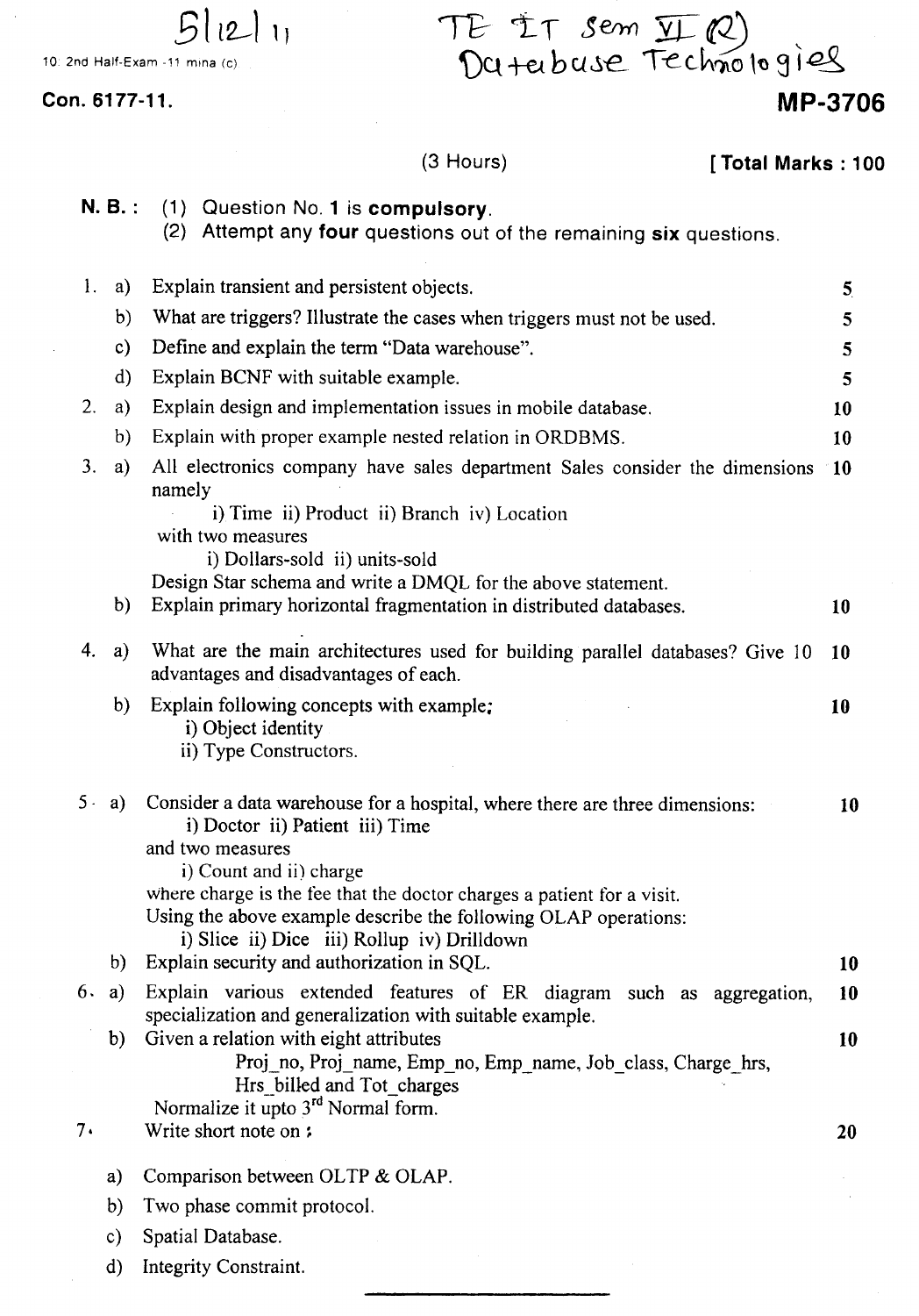## $|s| (2) 11$ TE IT Sem - VI CA MvJG:£T

 $\text{llnd}/\text{half-11-S.G.}$  62

### Con.6552-11.

### **MP-3700**

|                |            | (3 Hours)<br>[Total Marks: 100                                                                                                                                                                                    |                       |
|----------------|------------|-------------------------------------------------------------------------------------------------------------------------------------------------------------------------------------------------------------------|-----------------------|
|                |            | N.B.: (1) Question No. 1 is compulsory.<br>(2)<br>Solve any four out of remaining six questions.                                                                                                                  |                       |
| 1.             |            | (a) What is server? Explain in detail the classification of servers in client servers model<br>with their characteristics pros and cons.                                                                          | 10                    |
|                | (b)        | Compare and contrast RMI, CORBA and DCOM.                                                                                                                                                                         | 10 <sub>1</sub>       |
| 2.             | (a)<br>(b) | Explain the working of the dynamic invocation in CORBA.<br>What are the components of CORBA components model (CCM). List the<br>advantages of CCM.                                                                | 10<br>10              |
| 3.             | (a)<br>(b) | Why should we use EJB ? What are the advantages and draw backs of EJB ?<br>What are the steps involved in developing EJB ? Explain with an example.                                                               | 10 <sub>1</sub><br>10 |
| 4.             | (a)<br>(b) | What is Marshalling ? Explain Standard Marshalling.<br>Explain in detail the components of NET.                                                                                                                   | 10<br>10              |
| 5 <sub>1</sub> | (a)<br>(b) | Explain in Service Oriented Architecture (SOA) lifecycle with a diagram.<br>List the features and functions of Enterprise Service Bus (ESB).                                                                      | 10<br>10              |
| 6.             | (a)<br>(b) | Describe Web Services Description Language (WSDL).<br>What are the three major elements in the Simple Object Access Protocol (SOAP)<br>How are SOAP messages processed?                                           | 10<br>10              |
| 7.             |            | Write short notes on (any four) :-<br>(a)<br>WS-Standards (WS-*)<br>(b)<br><b>COM threading Models</b><br><b>RPC Middleware</b><br>(c)<br>(d)<br><b>Business Value of SOA</b><br><b>CORBA Applications</b><br>(e) | 20                    |

(f) Distributed Object System.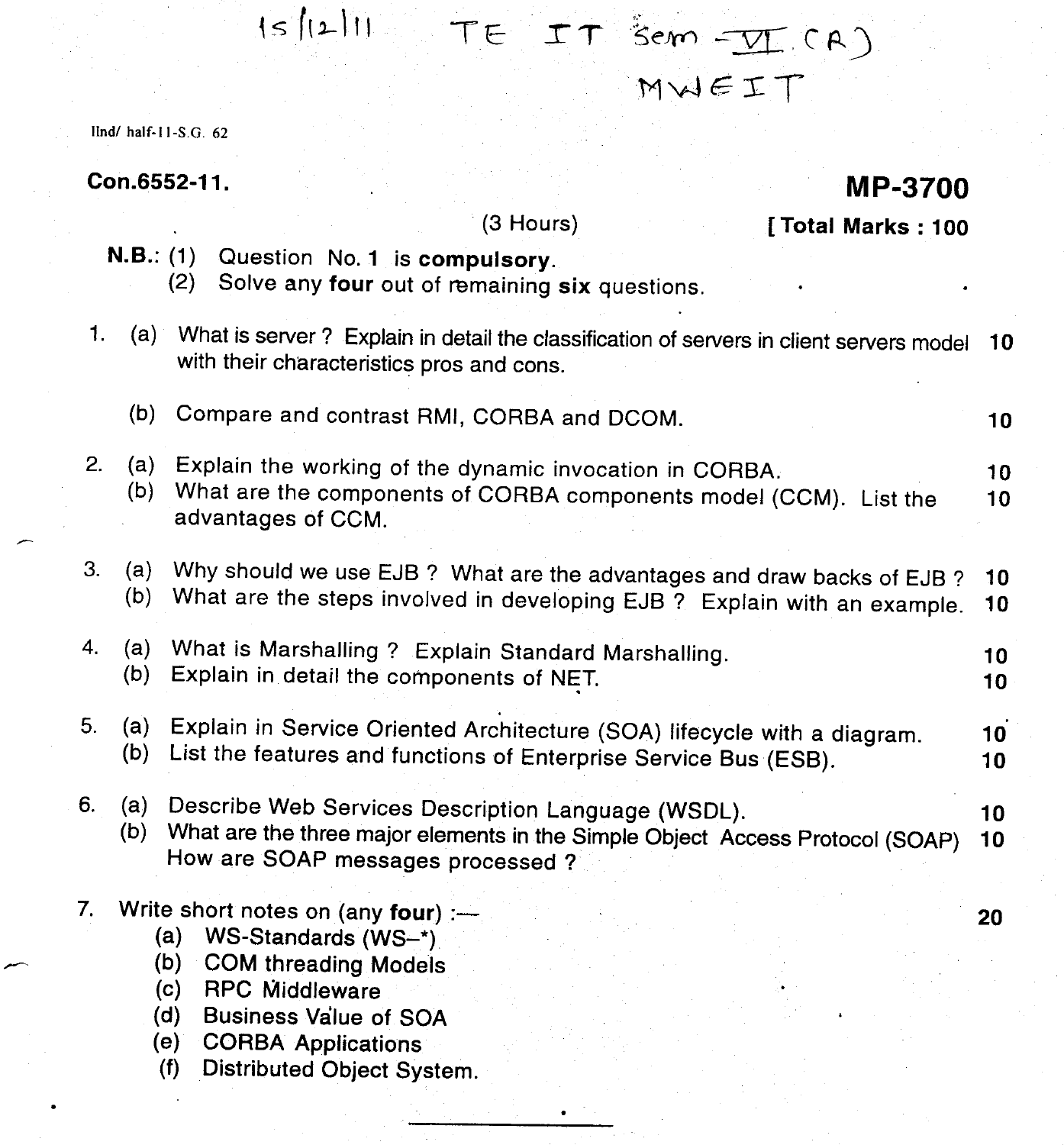$\frac{1}{\sqrt{20}}$  20<sup>1</sup>121<sup>1</sup> IE IT Serri VI 83: 2nd Half-Exam.-11 mina (d).

Con. 6929-11.

### MP-3694

 $(20)$ 

(3 Hours)

P~'M *R(ZL*

N. B.: (1) Question No. 1 is compulsory.

 $\overrightarrow{2}$  Attempt any four questions from remaining six questions.

#### Q.l

*ta)* Give Differences with reference to J2ME ;

 $(20)$ 

- 1. Interactive Gauge Vs non Interactive Gauge
- 2. Textbox Vs text field
- 3. List box Vs. choiceGroup
- 4. command Listner vs item state
- 5. mutable image Vs Immutable image <

#### $Q.2$

Explain following with reference to J2ME:

1. Explain in brief Screen and Canvas

2. Explain image class

3. explain date and ticker class

- 4. Explain Graphics class
- 5. Explain alert and string items.

 $Q.3.$ 

| (a) What is record management in J2ME? How do you handle records in J2ME ? |  |
|----------------------------------------------------------------------------|--|
| (b) how do you program for multimedia in J2ME ?                            |  |
| (c) What is CLDC? How do you program for CLDS?                             |  |
| (d) What is J2ME MIDP?                                                     |  |